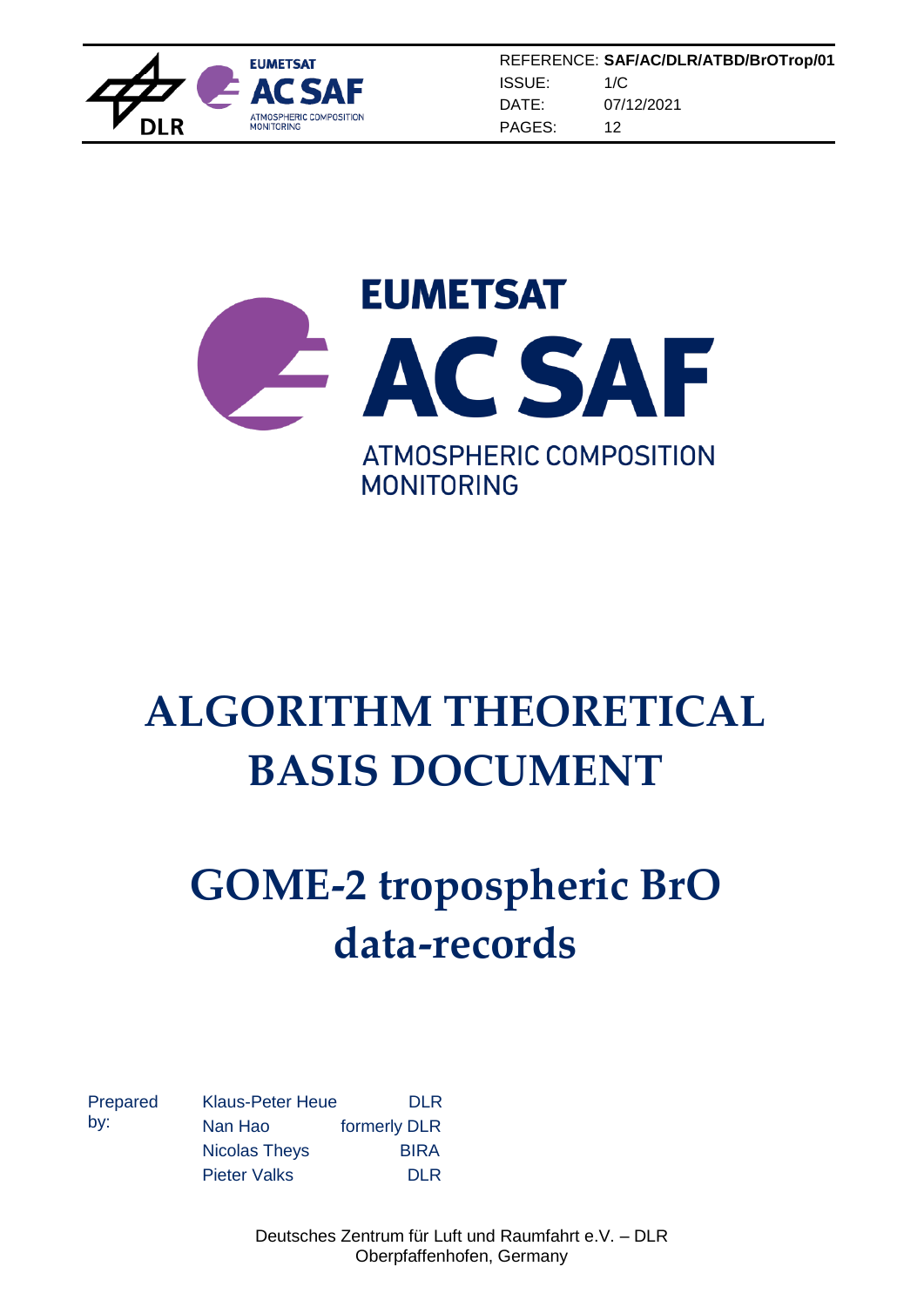

REFERENCE: **SAF/AC/DLR/ATBD/BrOTrop/01** ISSUE: DATE: PAGE: 1/C 07/12/2021 2

# **Signatures**

| <b>Action: Name</b>                                          | <b>Affiliation</b>                              | <b>Function</b>                                                                                                                        | <b>Date</b> | Sign. |
|--------------------------------------------------------------|-------------------------------------------------|----------------------------------------------------------------------------------------------------------------------------------------|-------------|-------|
| prepared by:<br>K.-P. Heue<br>N. Theys<br>N. Hao<br>P. Valks | DLR-MF<br><b>BIRA</b><br>formerly DLR<br>DLR-MF | <b>AC SAF Project Scientist</b><br><b>AC SAF Project Scientist</b><br><b>AC SAF project Scientist</b><br><b>AC SAF Project Manager</b> | 10.12.2020  |       |
| released by:<br>P. Valks                                     | <b>DLR-MF</b>                                   | <b>AC SAF Project Manager</b>                                                                                                          | 18.12.2020  |       |

#### **Distribution List**

| <b>Function</b>      | <b>Organization</b>                           |
|----------------------|-----------------------------------------------|
| GOME-2 / AC SAF Team | DLR-MF, DLR-DFD                               |
| AC SAF Team          | EUMETSAT, FMI, KNMI, DMI, BIRA, AUTH, various |

# **Document Change Log**

| <i><b>Issue</b></i> | Rev. | Date        | <b>Section</b> | <b>Description of Change</b>                                  |
|---------------------|------|-------------|----------------|---------------------------------------------------------------|
|                     | A    | 9 June 2016 | All            | Completely new                                                |
|                     | в    | 10 Dec 2020 | All            | Change SAF naming to AC SAF<br><b>Updates for DRR</b>         |
|                     | C    | 7 Dec 2021  | 2              | algorithm updates<br>solar reference, updated AMF calculation |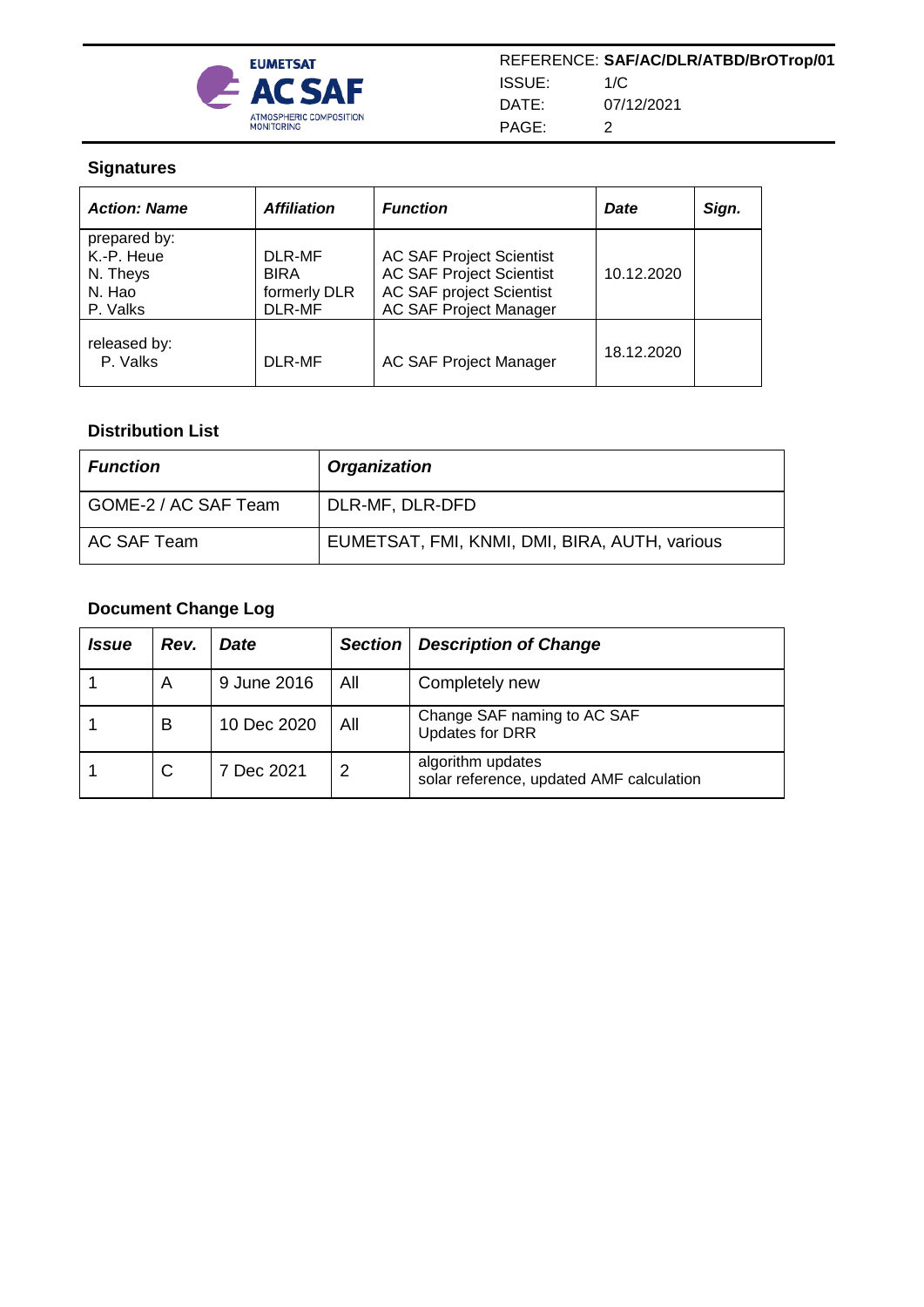

# <span id="page-2-0"></span>**Table of Contents**

| EUMETSAT SATELLITE APPLICATION FACILITY ON ATMOSPHERIC COMPOSITION |  |
|--------------------------------------------------------------------|--|
|                                                                    |  |
|                                                                    |  |
|                                                                    |  |
|                                                                    |  |
| 1.1                                                                |  |
| 1.2                                                                |  |
| $2-$                                                               |  |
| 2.1                                                                |  |
| 2.2                                                                |  |
| 2.3                                                                |  |
| 2.4                                                                |  |
| 2.4.1                                                              |  |
| 2.5                                                                |  |
|                                                                    |  |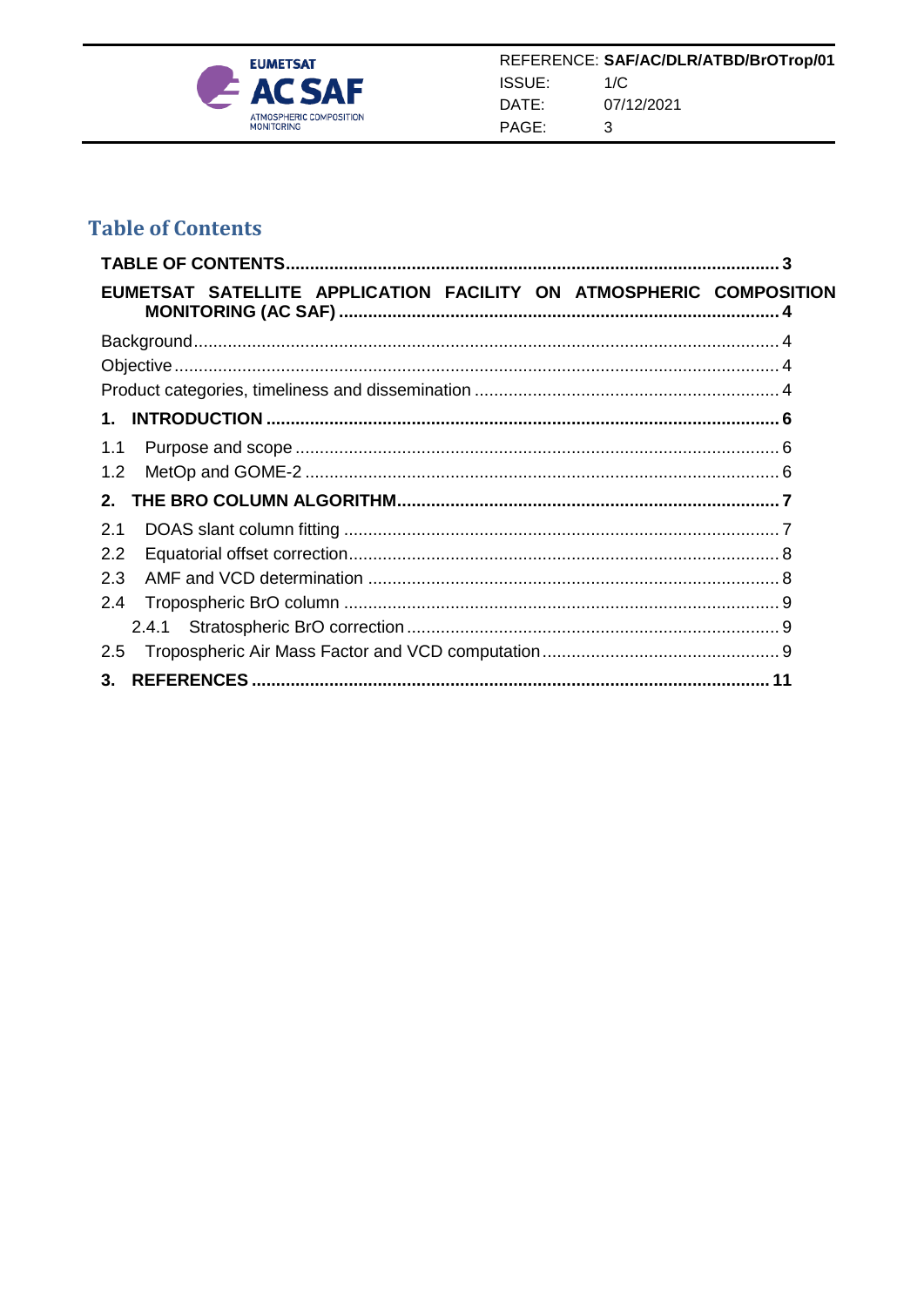

## <span id="page-3-0"></span>**EUMETSAT SATELLITE APPLICATION FACILITY ON ATMOSPHERIC COMPOSITION MONITORING (AC SAF)**

## <span id="page-3-1"></span>**Background**

The need for atmospheric chemistry monitoring was first realized when severe loss of stratospheric ozone was detected over the Polar Regions. At the same time, increased levels of ultraviolet radiation were observed.

Ultraviolet radiation is known to be dangerous to humans and animals (causing e.g. skin cancer, cataract, immune suppression) and having harmful effects on agriculture, forests and oceanic food chain. In addition, the global warming - besides affecting the atmospheric chemistry - also enhances the ozone depletion by cooling the stratosphere. Combined, these phenomena have immense effects on the whole planet. Therefore, monitoring the chemical composition of the atmosphere is a very important duty for EUMETSAT and the world-wide scientific community.

#### <span id="page-3-2"></span>**Objective**

The main objectives of the AC SAF is to process, archive, validate and disseminate atmospheric composition products  $(O_3, NO_2, SO_2, B<sub>1</sub>O, HCHO, H<sub>2</sub>O, and OClO)$ , aerosol products and surface ultraviolet radiation products utilising the satellites of EUMETSAT. The majority of the AC SAF products are based on data from the GOME-2 spectrometers onboard MetOp-A, MetOp-B and MetOp-C satellites.

Another important task of the AC SAF is the research and development in radiative transfer modelling and inversion methods for obtaining long-term, high-quality atmospheric composition products from the satellite measurements.

#### <span id="page-3-3"></span>**Product categories, timeliness and dissemination**

Data products are divided in two categories depending on how quickly they are available to users:

*Near real-time products* are available in less than three hours after measurement. These products are disseminated via EUMETCast, WMO GTS or internet.

- Near real-time trace gas columns
	- $O_3$ , NO<sub>2</sub>, HCHO, SO<sub>2</sub>
- Near real-time ozone profiles
	- o coarse and high-resolution
- Near real-time absorbing aerosol indexes
	- o from main science channels and polarization measurement detectors
- Near real-time UV indexes
	- o clear-sky and cloud-corrected

*Offline products* are available in two weeks after measurement and disseminated via dedicated web services at EUMETSAT, FMI and DLR.

- Offline trace gas columns
	- $O_3$ , NO<sub>2</sub>, SO<sub>2</sub>, BrO, HCHO, H<sub>2</sub>O and OCIO
- Offline ozone profiles
	- o coarse and high-resolution
- Offline absorbing aerosol indexes
	- o from main science channels and polarization measurement detectors
- Offline surface UV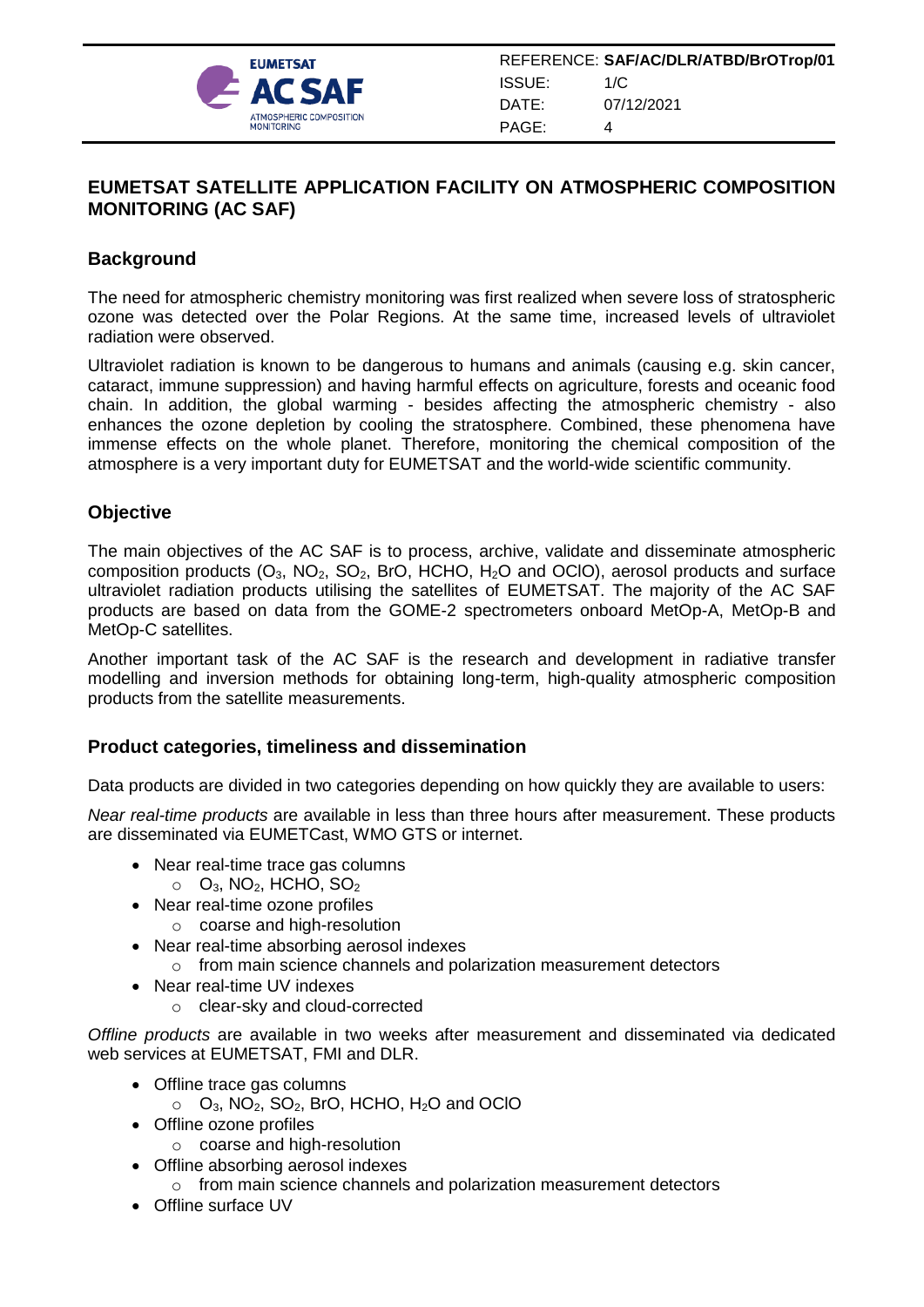

REFERENCE: **SAF/AC/DLR/ATBD/BrOTrop/01** ISSUE: DATE: PAGE: 1/C 07/12/2021 5

*Data record products* are available for a fixed time range (e.g. 1.1.2007 to 30.6.2020). In contrast to the NRTI and OFFL products, the datasets are not automatically continued based on new observations. The respective data-sets are provided via dedicated web services at EUMETSAT, FMI and DLR.

Available data records are:

- GOME-2 tropospheric BrO columns
- GOME-2 glyoxal columns
- GOME-2 monthly gridded (Level-3)  $NO<sub>2</sub>$  an H<sub>2</sub>O columns

#### **More information about the AC SAF project, products and services:**

<http://acsaf.org/>

**AC SAF Helpdesk**: helpdesk@acsaf.org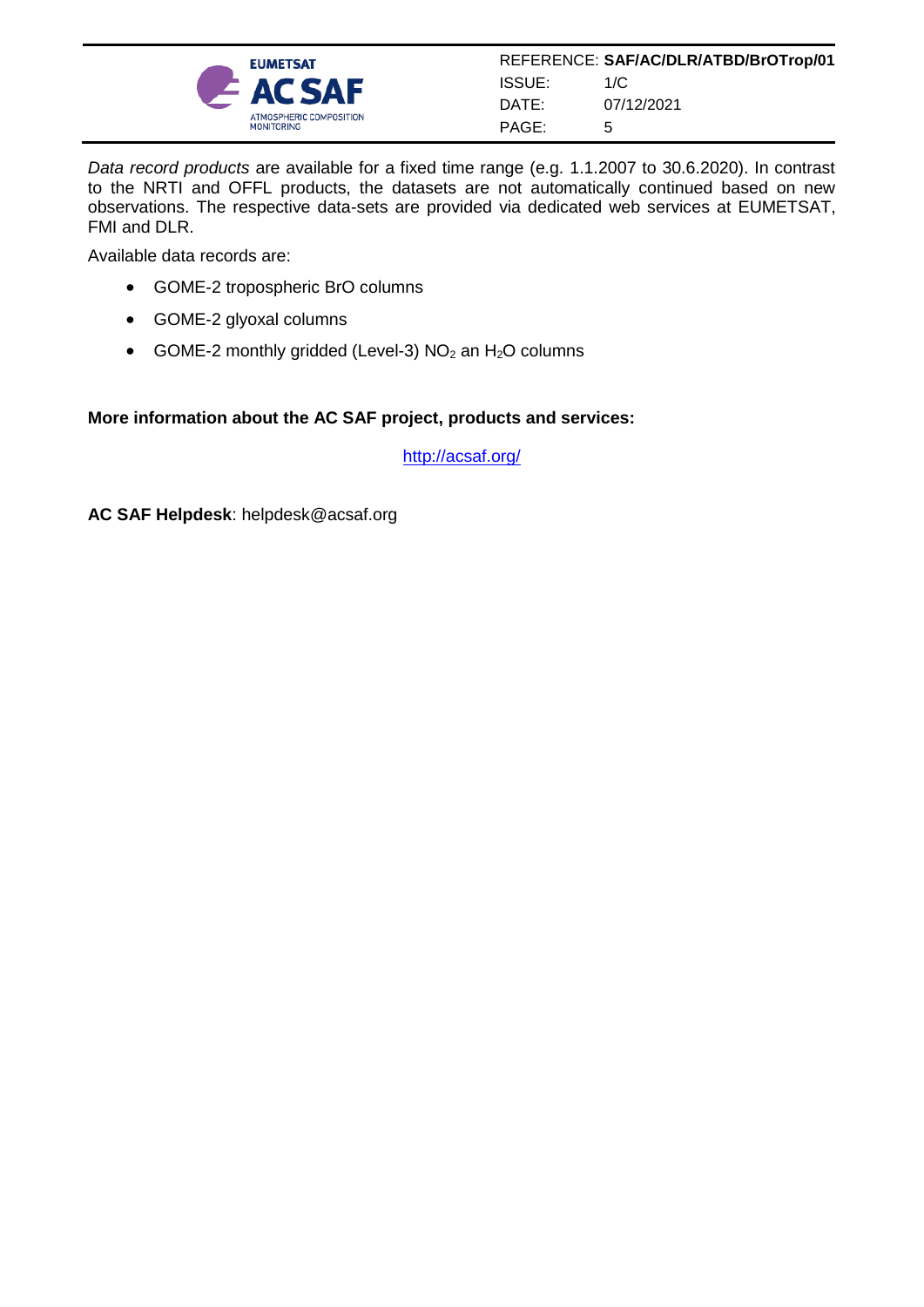

# <span id="page-5-0"></span>**1. INTRODUCTION**

### <span id="page-5-1"></span>**1.1 Purpose and scope**

This document describes the operational algorithm for the retrieval of tropospheric bromine monoxide (BrO) columns from the GOME-2 instruments, as part of the AC-SAF. This algorithm has been used to generate tropospheric BrO data records from GOME-2/MetOp-A (period: January 2007- December 2017) and GOME-2/MetOp-B (period: December 2012- June 2020).

The product format is described in the corresponding Product User Manual (Heue et al., 2020).

In this document, the terms GOME/ERS-2, GOME-2/MetOp-A and GOME-2/MetOp-B are used to reference the specific instruments. The term GOME-2 applies to both GOME-2 instruments on MetOp-A and -B.

### <span id="page-5-2"></span>**1.2 MetOp and GOME-2**

The instruments on the MetOp satellites produce high-resolution images of the Earth's surface, vertical temperature and humidity profiles, and temperatures of the land and ocean surface on a global basis. In addition, there are instruments for monitoring ozone and other key trace gases in the troposphere and stratosphere, and for measuring the wind flow over the oceans.

MetOp-A was launched on 19 October 2006 as part of the Initial Joint Polar System (IJPS) in cooperation with NOAA in the USA. The second polar-orbiting satellite in the series, MetOp-B, was successfully launched on 17 September 2012. MetOp-A and MetOp-B are flying on sunsynchronous orbits with a repeat cycle of 29 days and an Equator crossing time of 09:30 local time (descending mode). GOME-2 extends the long-term atmospheric composition measurements started by the ESA (European Space Agency) missions GOME/ERS-2 (European Remote Sensing Satellite; 1995) and continued with SCIAMACHY (SCanning Imaging Absorption spectroMeter for Atmospheric CHartographY)/ENVISAT (2002).

GOME-2 is a nadir-scanning UV-VIS spectrometer (Munro et al., 2006), covering the spectral range between 240 and 790 nm with a spectral resolution between 0.26 nm and 0.51 nm (FWHM). Additionally, two polarisation components are measured with polarisation measurement devices (PMDs) at 30 broad-band channels covering the full spectral range. The default swath width of the GOME-2 scan is 1920 km, which enables global coverage in about 1.5 days. GOME-2 ground pixels have a default footprint size of  $80\times40$  km<sup>2</sup> in the forward scan, which is four times smaller than those for GOME (320 $\times$ 40 km<sup>2</sup>), but larger than those for SCIAMACHY (30 $\times$ 60 km<sup>2</sup>) and OMI  $(24\times13 \text{ km}^2 \text{ at } \text{nadir})$ . Owing to a non-linear movement of the scan mirror, the ground pixel size remains nearly constant over the full scan. In the tandem mode, GOME-2/Metop-A operates on a reduced swath width of 960 km with an increased spatial resolution (approx.  $40 \times 40$  km<sup>2</sup>), while GOME-2/Metop-B operates on a nominal wide swath at 1920 km. This implementation increases both the daily coverage and the spatial resolution of GOME-2 measurements. GOME-2 tandem operations started on 15 July 2013.

Based on the successful work with the GOME data processors, the German Aerospace Centre (DLR) plays a major role in the design, implementation and operation of the GOME-2 ground segment for the trace gas column products. DLR is a partner in the Satellite Application Facility on Ozone and Atmospheric Chemistry Monitoring (ACSAF), which is part of the EUMETSAT Polar System (EPS) ground segment, and is responsible in this project for the generation of total column amounts of the various trace gases and cloud properties which may be retrieved from GOME-2 level 1b products.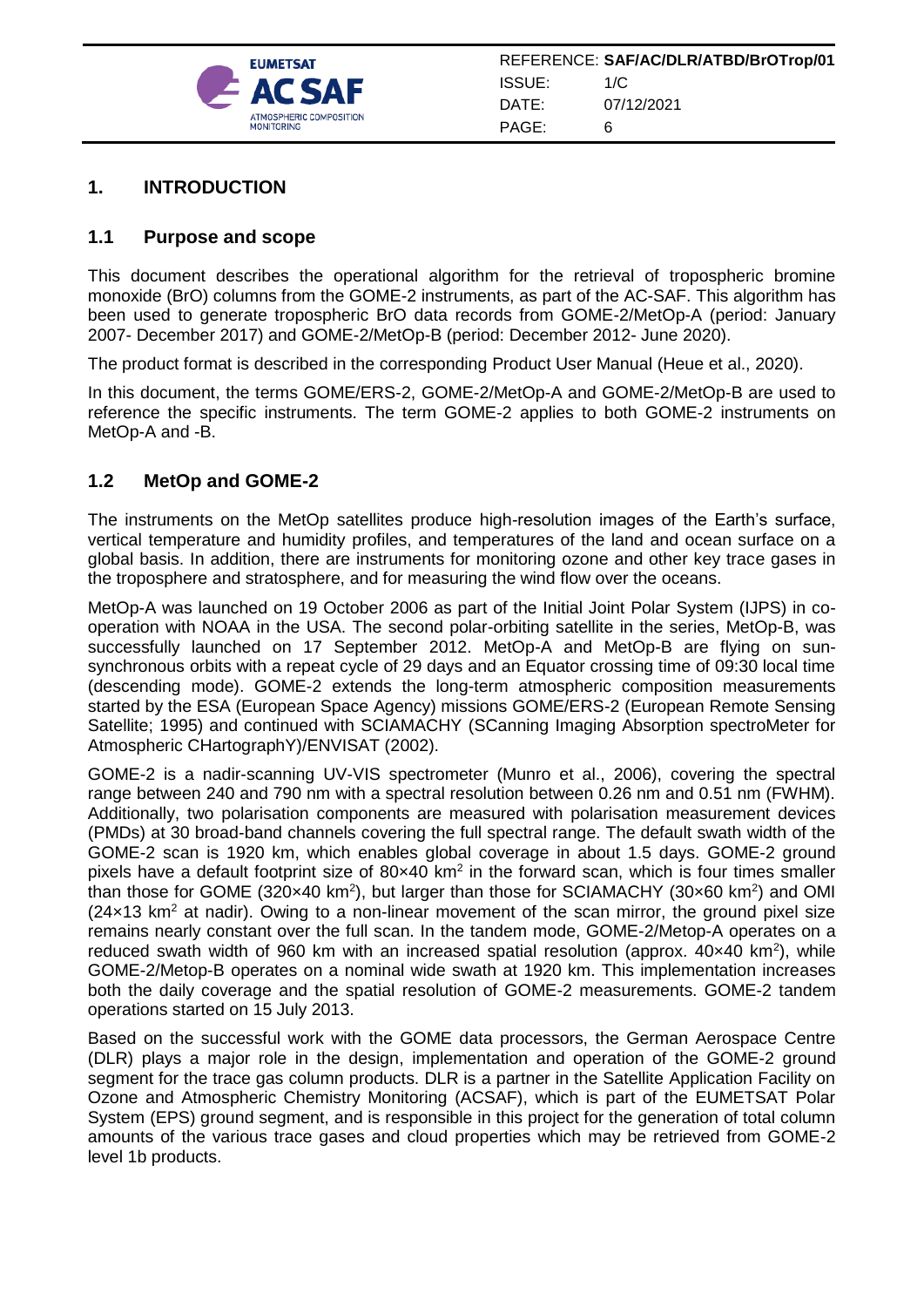

# <span id="page-6-0"></span>**2. THE BRO COLUMN ALGORITHM**

# <span id="page-6-1"></span>**2.1 DOAS slant column fitting**

The DOAS algorithm for BrO is based on the DOAS algorithm for total ozone as described in details in Sect. 2.2 of the ATBD (Valks et al., 2019) for the operational GOME-2 trace gas column products. The original GOME algorithm used the 344.7-359 nm wavelength range for the DOAS slant column fit of BrO (so-called "GOME" fitting-window) (Richter et al., 1998). As a result of the smaller pixel size of GOME-2 observations (40x80 / 40x40 km<sup>2</sup> instead of 40x320 km<sup>2</sup> for GOME), the noise on the individual GOME-2 BrO measurements was found to be significantly increased in comparison to GOME. Therefore, an alternative UV shifted fitting window of 336–351.5 nm that has already been used for SCIAMACHY measurements (so-called "SCIAMACHY" fitting-window) was introduced in the GDP 4.3, which significantly reduced the noise level compared to the "GOME" fitting window. In the GDP 4.5, improved BrO DOAS settings have been implemented with the objective to stabilize the fit as much as possible and to minimize interferences with other trace gases, especially formaldehyde (Theys et al., 2011). An important difference with respect to past settings relies in the choice of the fitting window which has been extended towards shorter wavelengths (332-359 nm) in order to cover five BrO absorption bands. The detailed DOAS settings for the GOME-2 BrO retrieval as used for the tropospheric bromine monoxide data record are listed below:

- The DOAS slant column fit is performed in a larger fitting window further extended towards shorter wavelengths to cover five BrO absorption bands (332-359 nm). In addition to a noise reduction, several unwanted artefacts could be minimized (viewing angle dependent slant columns, interference with formaldehyde absorptions over polluted areas, presence of cloud structures due to incomplete ring effect correction).
- The daily solar reference is used, biases between the slant column denities are considered by the equatorial correction sec. [2.2.](#page-7-0)
- A single BrO cross-section at 223K is included in the fit (Fleischmann et al., 2004).
- In addition, cross-sections of the interfering trace gases ozone at 223K and 243K (BDM (Daumont et al. 1992; Brion et al., 1993; Malicet et al., 1995),), formaldehyde at 298K (Meller and Moortgat, 2000), OCIO at 293K (Bogumil et al., 2003) and  $NO<sub>2</sub>$  at 220K (Vandaele et al., 2002) are included.
- During the wavelength calibration fit the DOAS analysis tool determines the optimal slit function for 14 sub windows between 316 and 385 nm. The trace gas cross-sections are convoluted with the optimised slit function.
- Compensation of the molecular ring effect is been realized by including two Ring reference spectra as additional fitting parameters calculated by the SCIATRAN model (Rozanov et al., 2001).
- To consider the strong ozone absorption in the extended fitting window below 336 nm, two additional fitting parameters are included in the DOAS analysis (Puķīte et al., 2010). Here, the  $O<sub>3</sub>$  slant columns as function of wavelength and optical depth are described by Taylor series. The Taylor coefficients provide two additional cross-sections for  $O<sub>3</sub>$  at 223K (original cross-section multiplied by wavelength and original cross-section squared).
- The broadband filtering polynomial is of  $5<sup>th</sup>$  order (6 coefficients).
- To correct for intensity offset effects, that may be induced by residual stray-light or remaining level-1 calibration issues, a linear offset correction is used by including an inversed earth-shine spectrum as additional effective cross-section in the DOAS fit.
- Two additional polarization functions (Eta and Zeta from GOME-2 calibration key data) are included in the fit (EUMETSAT, 2011).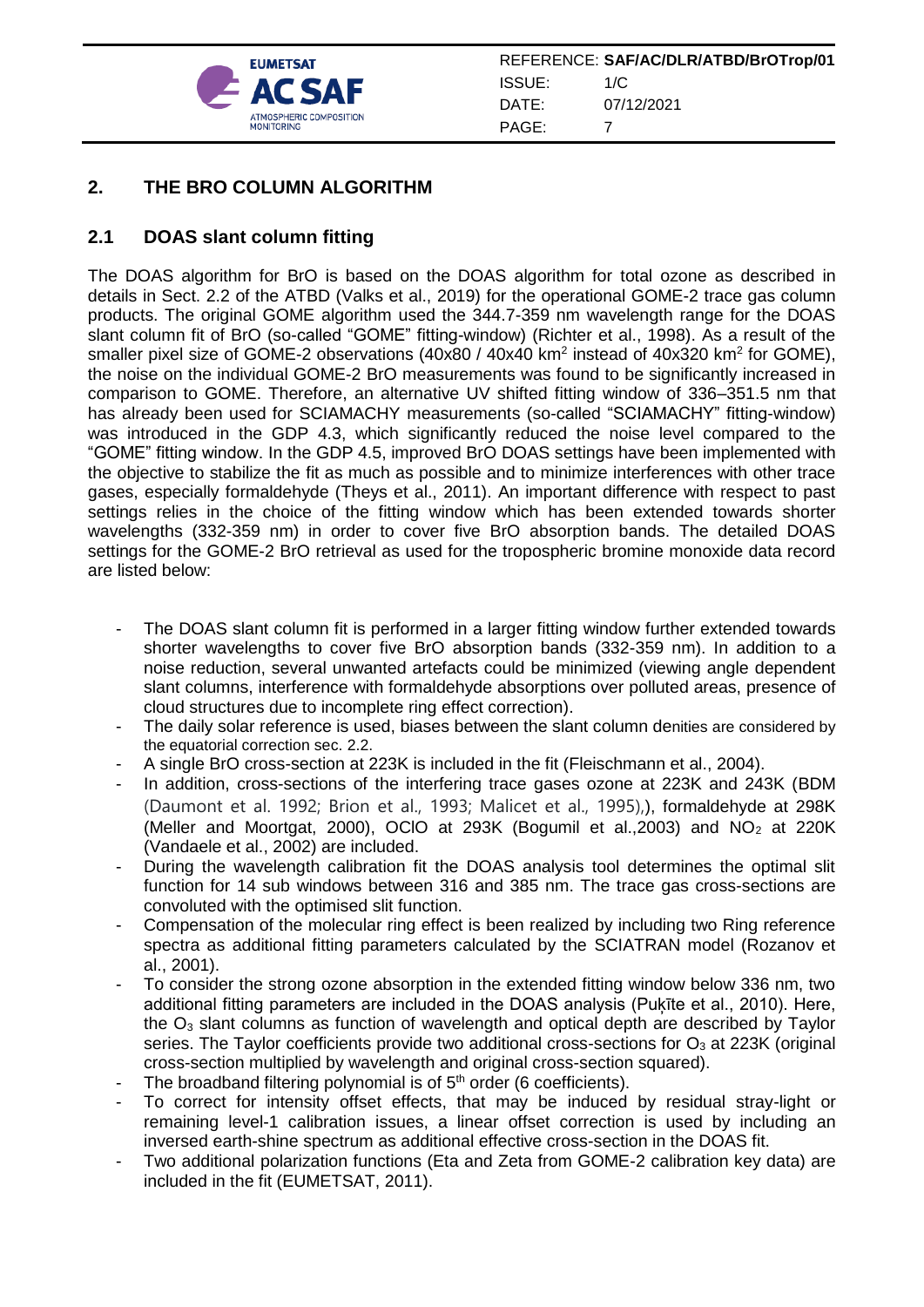

|        | REFERENCE: SAF/AC/DLR/ATBD/BrOTrop/01 |
|--------|---------------------------------------|
| ISSUE: | 1/C                                   |
| DATE:  | 07/12/2021                            |
| PAGE:  | я                                     |

#### <span id="page-7-0"></span>**2.2 Equatorial offset correction**

The instrumental degradation, strongly showing up during the advanced lifetime of GOME-2A, negatively influences DOAS fit residuals, the noise in the BrO columns (see [Figure 1\)](#page-7-2). Although a daily solar reference is used, the SCDs show a decreasing trend. Therefore, an equatorial offset correction is applied on a daily basis to the BrO data (Richter et al., 2002). This correction enables to correct – to some extend – for the effect of the instrumental degradation on the total BrO column data time series.

For this correction, averaged BrO slant columns in the tropical latitudinal band between  $\pm 5^{\circ}$  are calculated on a daily basis, assuming small equatorial BrO columns with no significant seasonal variations. The averaged slant columns are then subtracted from all slant columns and a constant equatorial slant column offset of  $7.5 \times 10^{13}$  molec/cm<sup>2</sup> is added.



<span id="page-7-2"></span>**Figure 1:** Long-term DOAS fitting residuals (left) and the (random) BrO slant column error (right) for the 332-359 nm BrO fitting window for GOME-2A and B. The monthly averaged residuals values and average slant column have been calculated for the equatorial region (10°S - 10°N). Due to the degrataion of the GOME\_2A insument, the data are not showns after end of 2018

#### <span id="page-7-1"></span>**2.3 AMF and VCD determination**

The next step in the BrO column algorithm is the conversion of the slant column density *S* into the total vertical column *Vinit*, using the AMF *M*:

$$
V_{\text{init}} = \frac{S}{M} \tag{1}
$$

The AMF depends on the vertical BrO profile and the so-called weighting function that contains the dependences on the GOME-2 viewing geometry, surface albedo, surface pressure and clouds. The radiative transfer calculations can be decoupled from the trace gas profile shape:

$$
M = \frac{\sum m_l x_l}{\sum x_l} \tag{2}
$$

where *m<sup>l</sup>* is the box air mass factor for the individual layer *l* (independent of the BrO profile), and *x<sup>l</sup>* the partial BrO column in layer *l*. The altitude-dependent air mass factors *m<sup>l</sup>* are calculated with the LIDORT radiative transfer model for the window mid-point (345.5 nm), since BrO is an optically thin absorber in this wavelength region. The initial total VCD is computed under the assumption that the tropospheric BrO is negligible. Therefore, the air mass factor is based on stratospheric profiles only. This approach is roughly valid over large parts of the Earth, but in areas with significant tropospheric BrO, the total column densities are underestimated and need to be corrected, as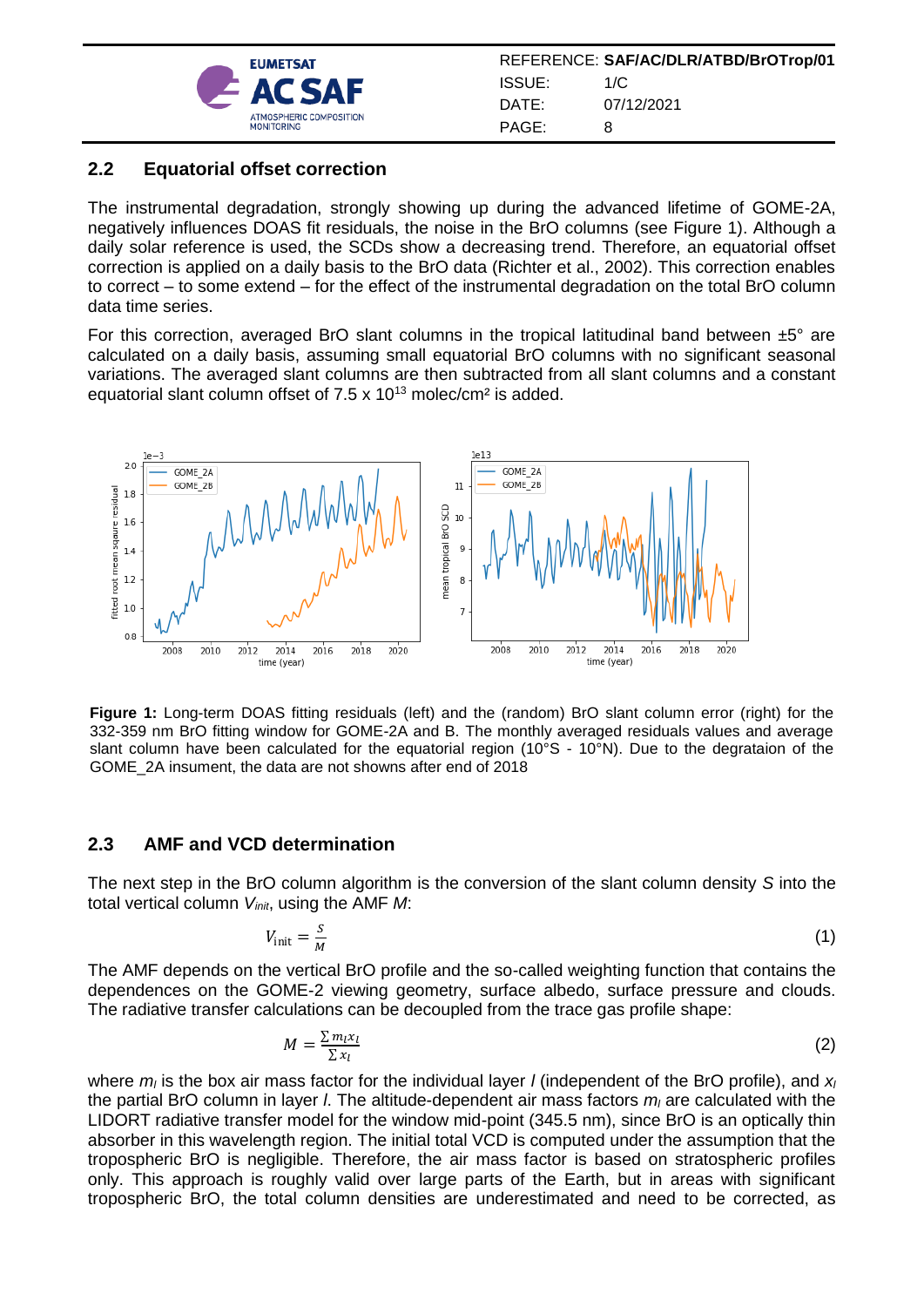

described in the next section. To incorporate seasonal and latitudinal variations in stratospheric BrO in the AMF calculations, a stratospheric BrO profile climatology is used (Theys et al., 2009). Detail of the stratospheric BrO profile can be found in next section. The climatology used for the surface albedo is derived from GOME-2 based directionally dependent Lambert-equivalent reflectivity (DLER) measurements at 340 and 354 nm, as described in Tilstra et al., 2017, and linear interpolated to 345.5nm.

For GOME-2 scenarios in the presence of clouds, the BrO air mass factor is determined using a Lambertian reflecting boundary cloud model (see Chapter 8 in GDP 4.8 ATBD (Valks et al., 2019)) and the independent pixel approximation (IPA):

$$
M = (1 - w)M_{\text{clear}} + \text{wM}_{\text{cloud}},\tag{3}
$$

where *Mclear* is the air mass factor for a completely cloud free pixel, *Mcloud* the air mass factor for a completely cloudy pixel, and *w* the cloud radiance fraction.

### <span id="page-8-0"></span>**2.4 Tropospheric BrO column**

#### <span id="page-8-1"></span>**2.4.1 Stratospheric BrO correction**

Firstly, the stratospheric BrO profiles are estimated using a new stratospheric BrO climatology (Theys et al., 2009) which is based on the output of the chemical transport model BASCOE. It can be written as

$$
BrO = Br_y \times \frac{Br_0}{Br_y},\tag{4}
$$

where  $Br<sub>v</sub>$  is the inorganic bromine profile accounting for all inorganic bromine species (active bromine and bromine reservoirs). The impact of the stratospheric dynamics on the stratospheric BrO distribution is accounted for by means of Bry/ozone correlations, while photochemical effects are determined by considering the stratospheric NO2 columns as an indicator of BrO/Br<sup>y</sup> ratio. The operational total ozone and stratospheric NO2 columns products from the same GOME-2 measurement are directly used to calculate Br<sup>y</sup> and BrO/Br<sup>y</sup> as indicators of the dynamical and photochemical state of the atmosphere. Moreover, this approach allows saving computational resources as on-the-fly CTM simulations are not necessary. Secondly, the stratospheric BrO vertical columns are derived by integrating simulated stratospheric BrO profiles between the tropopause and the top-of-atmosphere. The tropopause is calculated using the potential vorticity (PV) from the meteorological data (mainly the wind and temperature fields) of European Center for Medium-Range Weather Forecasts (ECMWF). Finally, to ensure consistency with GOME-2 measurements a fine adjustment of the climatology is executed. The correction is based on the fact that stratospheric Bry match closely the ozone variability. It consists in adjusting the slope of modelled BrO/O<sub>3</sub> VCD correction plot to the measured total BrO/O<sub>3</sub> VCD. In practice, the modelled and measured total BrO columns are selected for two mid-latitudinal bands (40-45° N and 40-45° S) to construct separate correction for the Northern and Southern Hemispheres (Theys et al., 2011).

#### <span id="page-8-2"></span>**2.5 Tropospheric Air Mass Factor and VCD computation**

After the estimation of stratospheric BrO vertical column  $(V_s)$ , the tropospheric vertical column  $(V_t)$ can be determined according to the following equation:

$$
V_t = \frac{S - M_S V_S}{M_t} \,,\tag{5}
$$

where S is the slant column density and *V<sup>s</sup>* is the stratospheric columns derived using the method described above. *M<sup>s</sup>* is the stratospheric air mass factor, used for the calculation of the total VCD,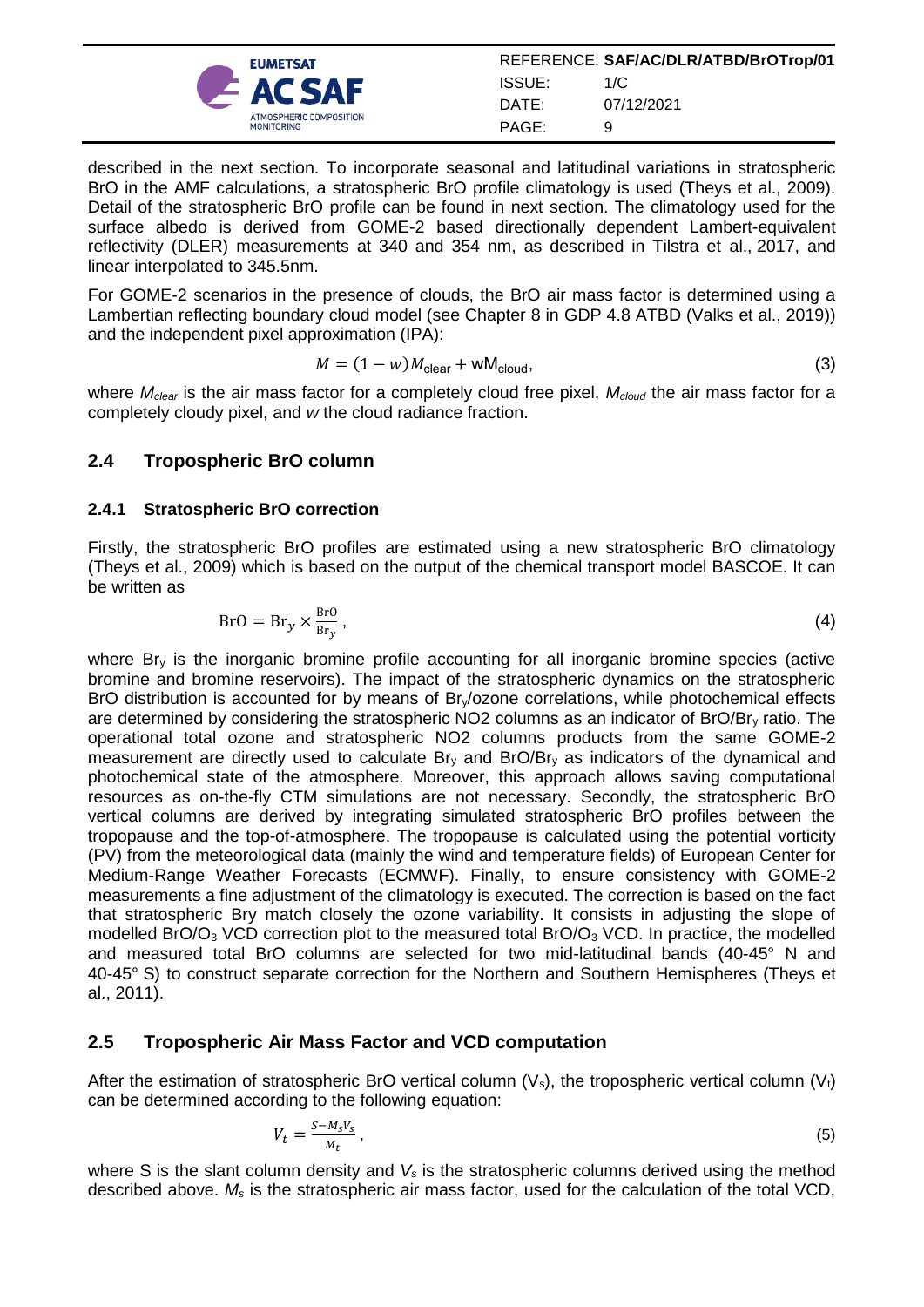

as described in Sect. 1.3 of ATBD (Valks et al., 2019). *M<sup>t</sup>* is a tropospheric air mass factor calculated with Eq. (2), using an a priori tropospheric BrO profile. Two different approaches are used depending on the surface albedo value because the vertical distribution of BrO in the troposphere is largely unknown. For high albedo situations (>50%), we used a tropospheric BrO concentration profile constant in the first 2 km above the Lambertian surface reflector. For low albedo situations, a Gaussian profile with a maximum at 6 km high and a full width half maximum of 3 km is used.

For many measurements over cloudy scenes, the cloud-top is well above the tropospheric BrO abundance in the boundary layer, and when the clouds are optical thick, the enhanced tropospheric BrO concentrations cannot be detected by GOME-2. To minimize the bias resulting from clouds, the analysis includes only the measurements with a cloud fraction < 50%. Independent of the cloud fraction we calculated an effective scene height, as cloud fraction weighted mean of cloud height and terrain height.

Surface covered by snow or ice are important for the retrieval of tropospheric BrO because the large concentrations of BrO in the polar boundary layer are generally observed over bright surface. Therefore daily sea ice concentrations from EUMETSAT's OSI-SAF project (Lavergne, 2019, http://osisaf.met.no/p/ice/index.html#conc-cont-reproc-v2) are included in a daily update of the in the albedo map combined with ECMWF-ERA-5 reanalysis snow cover and snow albedo data. If the snow or ice fraction of the 0.25° grid exceeds a threshold of 20% the respective data are flagged. The respective albedo is given by the weighted mean of the snow albedo and 0.05 for land, or 0.9 and 0.06 for ice and water respectively. OCRA is able to derive an effective cloud fraction for high albedo scenes, although underestimation of cloud fraction is expected for the snow/ice scenes (Lutz et al., 2016). To minimize this bias due to thick elevated clouds over snow/ice area the effective scene albedo and height were used if the surface albedo exceeds 0.5. When the effective scene was less than 700m above the surface, the difference was assumed to be negligible and the surface height used as lower boundary.

After the calculation of the tropospheric vertical column, a corrected total VCD *V<sup>c</sup>* can be calculated via the relation:

$$
V_c = V_s + V_t \tag{6}
$$

An error estimate for the GOME-2 total and tropospheric BrO columns is given in Table 1.

**Table 1:** Estimation of error sources for the total and tropospheric BrO column**.**

| <b>Error source</b>              | <b>Percent error</b> |                                  |  |
|----------------------------------|----------------------|----------------------------------|--|
|                                  | <b>Total column</b>  | <b>Tropospheric column</b>       |  |
| <b>BrO slant column</b>          |                      |                                  |  |
| BrO absorption cross-sections    | $5 - 10$             | $5 - 10$                         |  |
| Instrument signal-to-noise       | $10 - 20$            | $10 - 20$                        |  |
| <b>Stratospheric BrO column</b>  | n.a.                 | 25                               |  |
| <b>BrO equatorial correction</b> | 1e13/AMF             | 1e13/AMFtrop                     |  |
| <b>BrO Air Mass Factor</b>       | $5 - 20$             | 20-50 (tropics-<br>midlat/polar) |  |
| BrO vertical column (accuracy)   | $20 - 50$            | 70-100                           |  |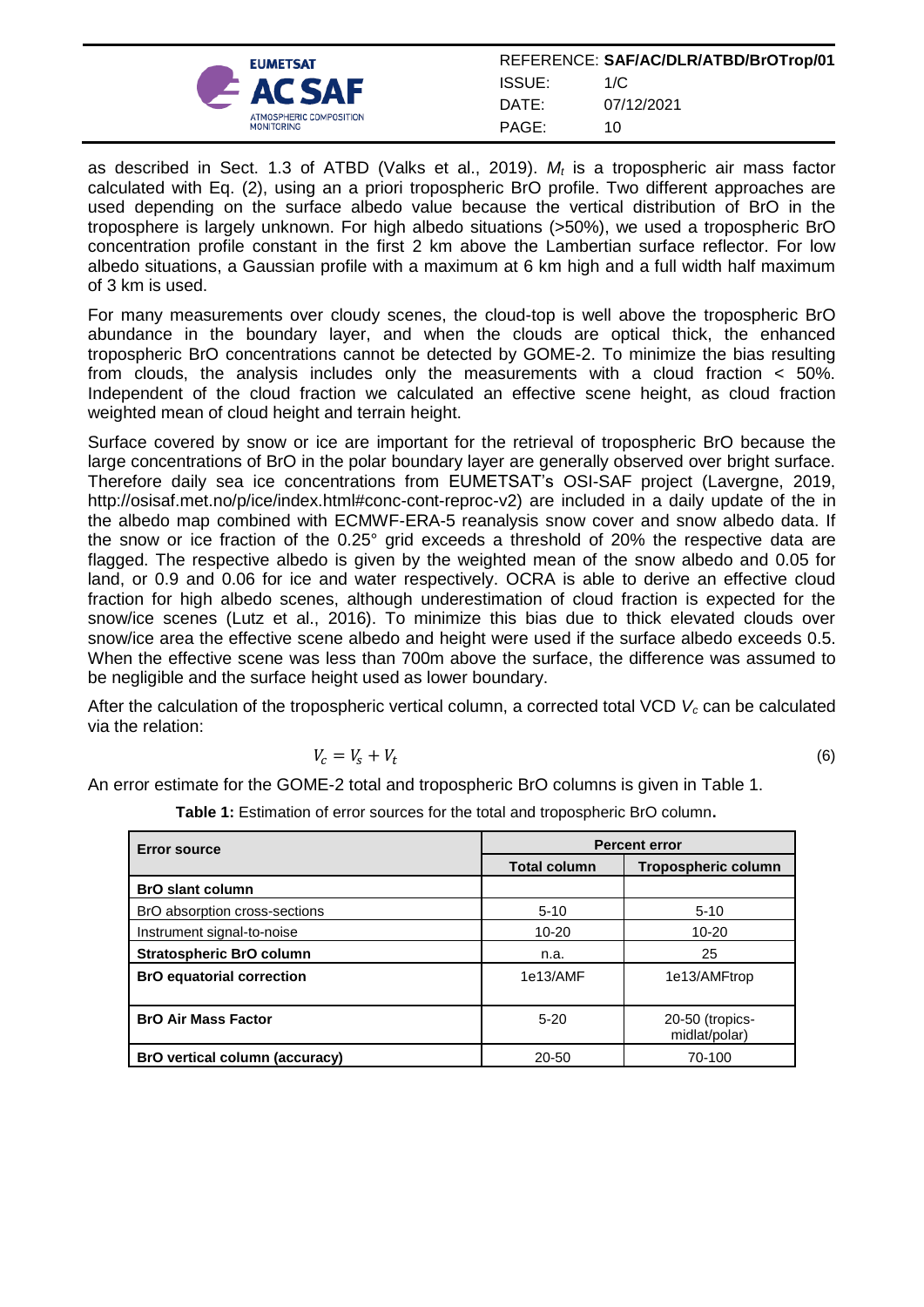

### <span id="page-10-0"></span>**3. REFERENCES**

- Bogumil, K., Orphal, J., Homann, T. Voigt, S., Spietz, P., Fleischmann, O. C., Vogel, A., Hartmann, M., Bovensmann, H., Frerik, J., and J.P. Burrows (2003), Measurements of Molecular Absorption Spectra with the SCIAMACHY Pre-Flight Model: Instrument Characterization and Reference Data for Atmospheric Remote-Sensing in the 230-2380 nm Region, J.Photochem. Photobiol. A.,157, 167-184.
- Brion, J., Chakir, A., Daumont, D., Malicet, J., and Parisse, C.: High-resolution laboratory absorption cross section of O3. Temperature effect, Chem. Phys. Lett., 213, 610–612, 1993.
- Daumont, Brion, J., Charbonnier, J., and Malicet, J.: Ozone UV spectroscopy I: Absorption crosssections at room temperature, J. Atmos. Chem., 15, 145–155, 1992.
- EUMETSAT (2011), GOME-2 Products Guide, Ref.: EUM/OPS-EPS/MAN/07/0445, Issue: v3, Date: 17 Mar 2011.

Fleischmann, O. C., Hartmann, M., Burrows, J. P. , Orphal, J., (2004), New ultraviolet absorption crosssections of BrO at atmospheric temperatures measured by time-windowing Fourier transform spectroscopy, J. photochem. photobiol., A Chem., 168, no1-2, 117-132.

- Heue, K.-P. et al., (Dec 2020) Product User Manual of GOME-2 tropospheric BrO product, SAF/AC/DLR/PUM/BrOTrop/01, Iss 1A.
- Lavergne, T., Sørensen, A. M., Kern, S., Tonboe, R., Notz, D., Aaboe, S., Bell, L., Dybkæjr, G., Eastwood, S., Gabarro, C., Heygster, G., Killie, M. A., Brandt Kreiner, M., Lavelle, J., Saldo, R., Sandven, S., and Pedersen, L. T. ( 2019): *Version 2 of the EUMETSAT OSI SAF and ESA CCI sea-ice concentration climate data records*, The Cryosphere, 13, 49-78, [doi:10.5194/tc-13-49-2019,](https://doi.org/10.5194/tc-13-49-2019)
- Lutz, R., Loyola, D., Gimeno García, S., and Romahn, F.: OCRA radiometric cloud fractions for GOME-2 on MetOp-A/B, Atmos. Meas. Tech., 9, 2357-2379, doi:10.5194/amt-9-2357-2016, 2016.
- Malicet, Daumont, D., Charbonnier, J., Parisse, C., Chakir, A., and Brion, J.: Ozone UV spectroscopy. II. Absorption cross-sections and temperature dependence, J. Atmos. Chem, 21, 263–273, 1995.
- Meller, R., and G. K. Moortgat (2000), Temperature dependence of the absorption cross sections of formaldehyde between 223 and 323 K in the wavelength range 225–375 nm, J. Geophys. Res., 105(D6), 7089–7101, doi:10.1029/1999JD901074.
- Puķīte,J., S. Kühl, T. Deutschmann, U. Platt, and T. Wagner (2010), Extending differential optical absorption spectroscopy for limb measurements in the UV, Atmos. Meas. Tech., 3, 631-653.
- Richter, A., and J. Burrows (2002), Tropospheric NO<sup>2</sup> from GOME measurements, Adv. Space Res., 29, 1673-1683.
- Richter, A , F. Wittrock, M. Eisinger and J. P. Burrows (1998), GOME observations of tropospheric BrO in Northern Hemispheric spring and summer 1997, Geophys. Res. Lett., No. 25, pp. 2683-2686.
- Rozanov, A., Rozanov, V., and Burrows, J. P. (2001), A numerical radiative transfer model for a spherical planetary atmosphere: Combined differential integral approach involving the Piccard iterative approximation, J. Quant. Spectrosc. Radiat. Transfer, 69, 491–512.
- Siddans, R., B.J. Kerridge, B.G. Latter, J. Smeets and G. Otter (2006), Analysis of GOME-2 Slit function measurements, Algorithm Theoretical Basis Document, EUM/CO/04/1298/RM.
- Siddans, R., Kerridge, B.J., Latter, B. G., Smeets, J., Otter, G. (2012): Analysis of GOME-2 Slit function Measurements Algorithm Theoretical Basis Document, Eumetsat Contract No. EUM/CO/04/1298/RM.
- Theys, N., Van Roozendael, M., Errera, Q., Hendrick, F., Daerden,F., Chabrillat, S., Dorf, M., Pfeilsticker, K., Rozanov, A., Lotz, W., Burrows, J. P., Lambert, J.-C., Goutail, F., Roscoe, H. K., and De Mazi`ere, M. (2009): A global stratospheric bromine monoxide climatology based on the BASCOE chemical transport model, Atmos. Chem. Phys., 9, 831–848, [http://www.atmos-chem-phys.net/9/831/2009/.](http://www.atmos-chem-phys.net/9/831/2009/)
- Theys, N., Van Roozendael, M., Hendrick, F., Yang, X., De Smedt, I., Richter, A., Begoin, M., Errera, Q., Johnston, P. V., Kreher, K., and De Mazière, M. (2011), Global observations of tropospheric BrO columns using GOME-2 satellite data, Atmos. Chem. Phys., 11, 1791-1811.
- Tilstra, L.G., Tuinder, O.N.E., Wang, P., Stammes, P. (2017): Surface reflectivity climatologies from UV to NIR determined from Earth observations by GOME-2 and SCIAMACHY. J. Geophys. Res. Atmos., 122, doi:10.1002/2016JD025940,
- Vandaele, A. C., C. Hermans, S. Fally, M. Carleer, R. Colin, M.-F. Merienne, A. Jenouvrier, and B. Coquart (2002), High-resolution Fourier transform measurement of the  $NO<sub>2</sub>$  visible and near-infrared absorption cross section: Temperature and pressure effects, J. Geophys. Res., 107(D18), 4348, doi:10.1029/2001JD000971.
- Valks, P., et al., (2019) Algorithm Theoretical Basis Document for GOME-2 Total Column Products of Ozone, NO2, BrO, SO2, H2O, HCHO, OClO and Cloud Properties (GDP 4.8/4.9), SAF/AC/DLR/ATBD/01, Iss. 3/B.